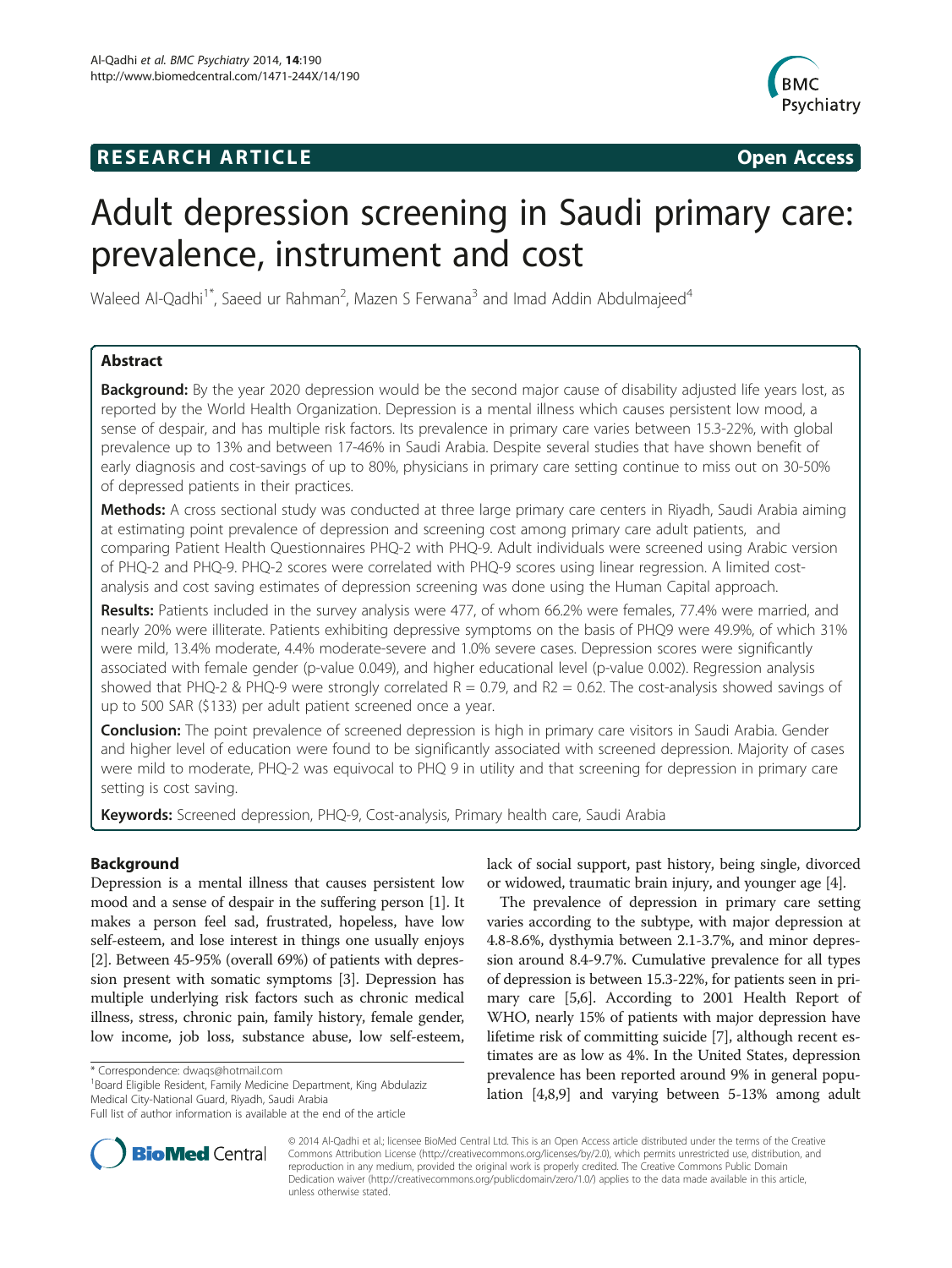patients visiting primary care [\[10](#page-7-0)]. In Europe, the overall prevalence reported is 8.5%, of which women average around 10% and men at 6.6% [\[11](#page-7-0)]. Globally prevalence of depression has been reported as increasing, in the last decade [[12\]](#page-7-0). In developing countries, 10-44% suffer from depression and anxiety disorders, and less than 35% of the depressed receive medical care [[13](#page-7-0)]. Pakistan has an overall prevalence of 34% [\[14,15](#page-7-0)]. In Qatar, the prevalence is 27.8% [[16](#page-7-0)].

In Saudi Arabia, prevalence has been estimated in several studies, with rates varying in different populations, age groups, times, and geographic locations. Psychiatric morbidity in primary care was estimated in 1995 around 30-46% of the visiting patients [[17](#page-7-0)]. In 2002, depression and anxiety disorders were noted around 18% among adults in central Saudi Arabia [\[18\]](#page-7-0). Al Ibrahim et al., in 2010 showed an overall prevalence of 41% in a systematic review on depression [\[19\]](#page-7-0). El Rufaie et al., noted a 17% prevalence of depression among residents of Dammam [[20](#page-7-0)]. Al Qahtani et al., in Asir reported a 27% prevalence of depression in the year 2008 [[21](#page-7-0)]. Abdul Wahid et al. in 2011, reported an overall prevalence of depression nearing 12%, with 6% as severe cases, in the south-eastern region [[22](#page-7-0)]. In Riyadh Becker et al., found depression prevalence to be 20% in primary care settings [[23](#page-7-0),[24](#page-7-0)].

WHO reported depression as the leading cause of disability as measured by years lost due to disability (YLD) and the 4th leading contributor to the global burden of disease, as calculated by (DALYs) Disability Adjusted Life Years; depression is already the second major cause of DALYs lost in the age category 15–44 years for both sexes combined [\[5,7,15](#page-7-0)]. At present nearly half of lost productivity in the United States is attributable to depression, an estimated \$17 billion annual loss [\[9,25\]](#page-7-0). Saudi Arabia has a high prevalence of depression, and as population grows, along with rising risk factors of depression such as chronic disease, stress of modernization, sedentary life style and social isolation, coupled with pre-existing stigmas of having a mental health disorder, paucity of psychiatrist and resources supporting mental health, the direct and indirect costs of depression are expected to rise [[26](#page-7-0)]. In Saudi Arabian health care system in general and primary care settings in particular, data regarding cost of treatment of depression are rare to find. No Saudi studies regarding the cost of treatment, lost productivity and/or monetary benefit of screening for depression were found upon literature review.

Not just in Saudi Arabia, studies in other countries show that primary care physicians fail to recognize depressive symptoms in 30-50% of patients with depression [\[27\]](#page-7-0). In the absence of specific protocol or screening tools, the physicians are less likely to explore somatic symptoms as having possible links to depression [\[28](#page-7-0)]. On the other hand, many patients think that doctors are for treating physical symptoms only [\[29\]](#page-7-0). Almost two thirds of patients with depression receive care in primary settings [[30](#page-7-0)]. In a recent study, Van den Berg et al. in 2011, calculated that screening for depression is cost effective around 80%, even for sub threshold depression, to prevent major depression [[31](#page-7-0)]. On the contrary, a Cochrane review found that routine depression screening had minimal effect on the management or outcomes of depression after six or 12 months of follow-up [\[32\]](#page-7-0).

United States Preventive Services Task Force (USPSTF) has recommended screening elderly, adults and adolescents 12–18 years of age for depression [\[4,33,34\]](#page-7-0). Ultra-short screening instrument, Patient Health Questionnaire (PHQ-2) asking two simple questions about mood and anhedonia, is as effective as longer screening instruments, such as the Beck Depression Inventory (BDI) or Zung Depression Scale (ZDS) [\[32,](#page-7-0)[35,36\]](#page-8-0). PHQ-9 is one of the most common instruments used for depression screening, and it is increasingly being used for confirmation of a positive PHQ-2 result. The PHQ-9 is valid, takes two to five minutes to complete [\[4](#page-7-0)[,37,38\]](#page-8-0).

On the financial and cost aspect, Barrett et al., in 2005 found that there is no evidence that screening in primary care populations is a cost effective strategy [[39](#page-8-0)]. Valenstein et al. and Nease et al., found that one time screening with PHQ-9 is cost effective rather than the annual and periodic screening [[38,40](#page-8-0)]. Whooley et al. in 2009, found screening to be cost effective in primary care setting, only if followed by a collaborative care program [[41](#page-8-0)].

The primary objective of this study was to estimate point prevalence of screened depression in primary health care settings in Riyadh, Saudi Arabia on the basis of screening instruments. Secondary objectives include exploring association of screened depression with some risk factors, comparing screening questionnaires PHQ-2 and PHQ-9, conducting cost analysis for depression and estimating possible cost-savings of screening for depression.

# **Methods**

This cross-sectional study was conducted at King Abdul Aziz Medical City-National Guard (KAMC-NG) in Riyadh, Saudi Arabia, in three large primary care centers, serving a population having nearly 60 thousand adults. Patients between 18–65 years, who attended primary care centers for their regular visits and agreed to participate, were included in this study. Patients who had preexisting depression or were on anti-depressants and/or refused to participate in this study, were excluded. Based on prevalence of depression at 20% from other studies  $[17,23,24]$  $[17,23,24]$  with  $\pm 5\%$  accuracy, confidence interval of 95%, power of .8, a sample size of 482 was estimated using Piface software, 2004 version.

This study was approved by King Abdullah International Medical Research Center, Riyadh. Data were collected using PHQ-2 and PHQ-9 Arabic version validated questionnaires for depression screening [\[42](#page-8-0)]. Other relevant demographic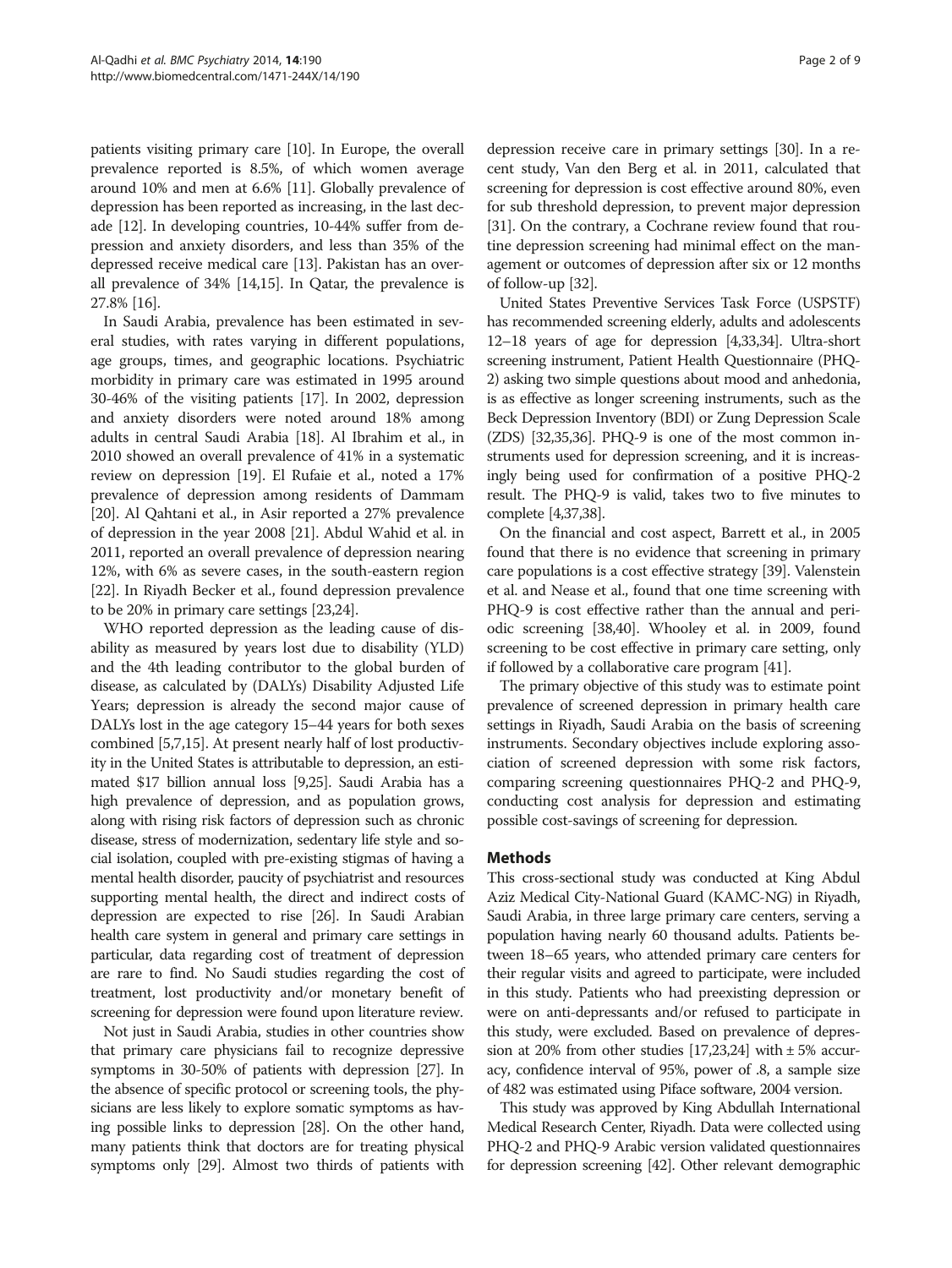and personal data were also collected including age, gender, level of education, work status, monthly income, past medical history, social habits and place of residence. The survey forms were distributed and collected between  $1<sup>st</sup>$  of June, 2012 till  $31<sup>th</sup>$  of August, 2012. Each day, the nursing staff distributed questionnaires to 2–5 patients in each center based on a random number for the day, matching with the last digit of medical record number. Verbal and written consent were obtained from the respondents, clarifying the main purpose of the study, the importance of the respondent views, thanking in advance and assuring strict confidentiality of the information. Patients without education were assisted by an Arabic speaking nurse, who read out the questionnaire to the patient, and documented responses. During the process all data were kept secure. Completed forms were forwarded to the data entry clerk, who entered the data in IBM-SPSS version 20.

The PHQ-2 and PHQ-9 (Table 1) were analyzed in terms of calculating the severity scores for each question, for presence of depression symptoms over the last 2 weeks. The score of severity of depression varied between 0 (not present at all), 1 (present in several days), 2 (present more than half the days) and 3 (present nearly every day). The severity score of PHQ-2 was calculated and ranged between 0–6 points. Also, the severity score of PHQ-9 ranged between 0–27 points. The scores for PHQ-9 were used to determine the presence of depression and its severity depend on the following score ranges: 1–4 minimal depression, 5–9 mild, 10–14 moderate, 15–19 moderate to severe, and 20–27 severe [[43](#page-8-0)]. For statistical analysis in our study, a person with minimal score (1–4) on PHQ-9, was not considered has 'depressed', and those with score ≥ 10 (moderate - severe) were categorized needing medical

treatment for cost-analysis. For PHQ-2, presence or absence of depression was based on a score of 3 and above out of 6 on the screening instrument [\[44](#page-8-0)]. Criteria for diagnosis of Major Depressive Disorder based on DSM IV, was not used as gold standard or validation of PHQ-9 cutoff in this study, as the purpose of the study was to assess the value of screening instrument for depression in primary care setting, and capturing as many adult patients with depressive symptoms as reasonably possible.

The data was analyzed for all questions estimating frequencies, percentages, means and standard deviations, where applicable. The PHQ-9 scores were used along with various demographic variables, for comparisons, using statistical tests including Chi-square, Mann–Whitney Test, and Kurskal-Wallis Test. Relationships between PHQ 2, PHQ9 and "impact on daily life" question were explored, using linear regression.

# Cost analysis procedure

A simple cost-analysis was done by estimating direct and indirect costs of depression, followed by an estimate of possible cost-savings that may emerge as a beneficial outcome of improved screening and management of depression.

The following essential data were used from the current study to insert in calculations for cost-analysis: Percentage of males and females in the study, age range of patients, who were primarily adults in their productive life 18–65 years, marital status, and percentage of housewives. Average monthly income of SAR 93,472/year, rounded to SAR 8000/month (\$2133) in Saudi Arabia was also used, which was quite close to monthly income average of study population [\[45\]](#page-8-0).

Table 1 Patient health questionnaire PHQ 2\* & 9: screening instrument for depression

| For last 2 weeks how often have you been<br>bothered by any of the following problems?                                                                                         | Not at all           | Several days       | More than half days | Nearly everyday     |
|--------------------------------------------------------------------------------------------------------------------------------------------------------------------------------|----------------------|--------------------|---------------------|---------------------|
| Little interest or pleasure in doing things*                                                                                                                                   | $\Omega$             |                    |                     | 3                   |
| Feeling down, depressed, or hopeless*                                                                                                                                          | $\Omega$             |                    |                     |                     |
| Trouble falling or staying asleep, or sleeping too much                                                                                                                        | $\Omega$             |                    |                     |                     |
| Feeling tired or having little energy                                                                                                                                          | 0                    |                    |                     |                     |
| Poor appetite or overeating                                                                                                                                                    | 0                    |                    |                     |                     |
| Feeling bad about yourself — or that you are<br>a failure or have let yourself or your family down                                                                             |                      |                    |                     | 3                   |
| Trouble concentrating on things, such as reading the<br>newspaper or watching television                                                                                       | $\Omega$             |                    |                     | 3                   |
| Moving or speaking so slowly that other people could<br>have noticed? Or the opposite - being so fidgety or restless<br>that you have been moving around a lot more than usual | $\Omega$             |                    |                     | 3                   |
| Thoughts that you would be better off dead<br>or of hurting yourself in some way                                                                                               | $\Omega$             |                    |                     | 3                   |
| If you checked off any problems, how difficult have these<br>problems made it for you to do your work, take care<br>of things at home, or get along with other people?         | Not at all difficult | Somewhat difficult | Very difficult      | Extremely difficult |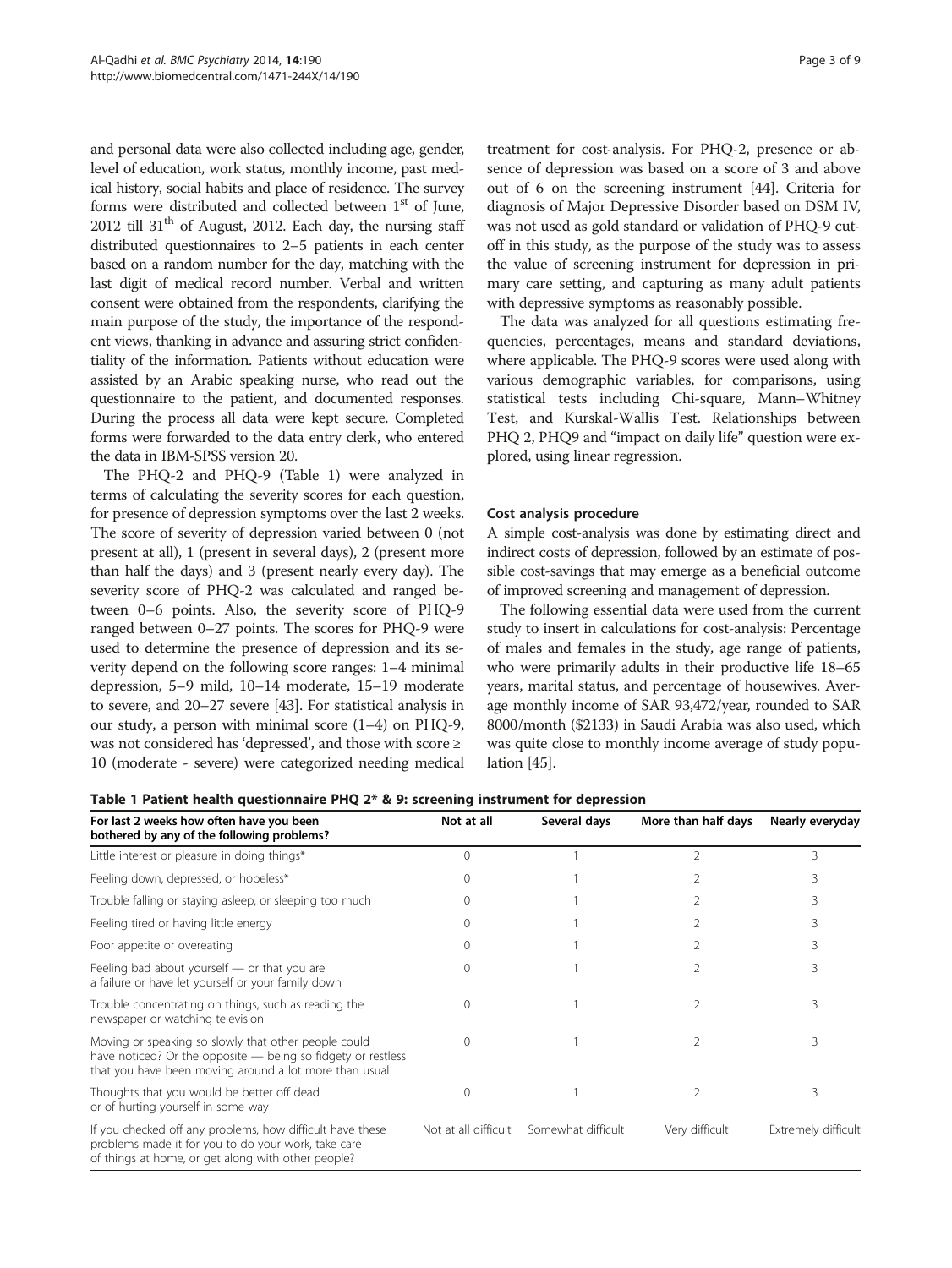In addition, percentages related to depressive symptoms from the current study were included for cost-analysis. For calculations, patients with mild symptoms were not considered for treatment or cost-analysis, those with moderate and severe symptoms of depression were grouped together and rounded to 20% and considered eligible for medication prescribed either by the family medicine physician or a psychiatrist. Psychotherapy was not added to the costs, due to infrequent availability of the service in the region, and variability in practice which might have made cost estimates fluctuate unreasonably. Literature review shows that nearly 45% of patients with major depression receive treatment, while most patients with major depression are managed by primary care physicians, only 5% get referred to a psychiatrist and 1% get admitted for treatment of depression [\[40\]](#page-8-0). These percentages were utilized in cost-analysis.

Lifetime risk of suicide varies between 4-15% of patients with major depression, and up to 3.6% of the depressed patients with or without receiving treatment in primary care for major depression are likely to commit suicide every year [\[46\]](#page-8-0). For conservative estimates in calculations, the suicide incidence rate was reduced to 1% of the patients with moderate-severe symptoms of depression (0.2% of total), screened in this study. In order to estimate indirect costs due to depression, the loss in productivity was estimated based on available data, that on the average, a depressed individual is absent from work no less than 18 days per year (rounded up to 20 workdays which is equivalent to one month of work), a care-giver for the depressed patient also takes 10 workdays off, and in addition, the depressed individual may show up for work, yet not work, an estimated loss of 11 days/year attributed to Presenteeism [[47,48](#page-8-0)].

Human capital approach was used to estimate indirect costs. By this method a human being is valued by productivity. In estimating costs, only per year costs were calculated and using 1000 patients as a reference, all percentages were used to estimate number of patients affected within that pool. Valenstein et al. have used a direct cost-offset of 20% and a similar indirect cost-differential between patients treated for depression versus the untreated [[40](#page-8-0)]. This difference was used to conduct sensitivity analysis, to come up with conservative estimates and other possible scenarios. Patient visits rate to physicians (general practitioners and psychiatrists) for depression, were derived from the work of Chisholm et al. [\[49\]](#page-8-0). Unit costs of physician fees and per diem cost of hospital stay were averaged based on current market charges in the private sector, and validated by local experts in the field of psychiatry and health administration.

Blood money is a compensation given to the family of the deceased, in case of accidental or homicidal death. Diyya (Blood Money) estimate has been derived by averaging homicidal and accidental death cost of 2011 revised

rates [[50](#page-8-0)]. This is based on the assumption that suicidal death although intentional yet can sometimes be accidental. For the sake of conservative estimate, Diyya was taken into account instead of the 'life-time' monetary loss of an earning person who commits suicide that can be extended to the whole span of productive life, with annual earnings discounted at 3-5%. With an average monthly salary of SAR 8000 (\$2133), the loss would be in millions per person depending upon the age of suicidal death. The absentee rate was applied to a third of depressed patients assuming that only 1/3 of the population was employed. Similarly home-makers were estimated to be only half of the females in the study. Care-givers productivity losses were applied to both the employees. The home-makers' earning were estimated based on the average monthly salaries of the persons doing various jobs in the house, i.e. housekeeping, cooking and babysitting. Other jobs were excluded from the analysis. A low total cumulative estimate of SAR 4000 (\$1067) was used as monthly income, for all the job-types carried out at home.

# Results

A total of 550 questionnaires were distributed, 39 (7%) refused to participate, 23 (4.1%) were excluded from the study with pre-existing depression or affective disorders according to the medical records, and 11 (2%) incomplete questionnaires were rejected. The analysis included 477 patients; males were 161 (33.8%) and females were 316 (66.2%), 77.4% were married, with mean age of 38 years  $(\pm 12$  SD), and 50.9% were between 30–44 years. Study subjects living single were 108 (22.6%). Nearly 60% of patients had high school education, illiterate were 94 (19.7%), and those with degree above high school were 96 (20.1%). Those currently having an occupation were 259 (54.3%), housewives 45% and over 85% were living in a rented house. Reporting as smokers were 23 (4.8%), and coffee drinkers were 75.3%. The study found the point-prevalence of screened depression to be 49.9% among the adult visitors to primary healthcare, based on the predetermined cut-off limits on screening instruments. Of the screened depressed, mild were 31%, moderately depressed were 13.4%, moderate to severe 4.4% and severe were 1% (Table [2](#page-4-0)).

The number and percentage of patients responding to questions with various durations/severity of depression are given in Table [3](#page-4-0). There was a significant relationship between prevalence of depression with female gender (Mann Whitney 22864, Z 1.97, p-value 0.049), and with higher level of education (Kruskal Wallis chi-square 14.9, p-value 0.002). No other significant relationships were found with other variables such as marital status, age, monthly income, working status, house space, house owner ship, chronic diseases, coffee intake and smoking among the study subjects.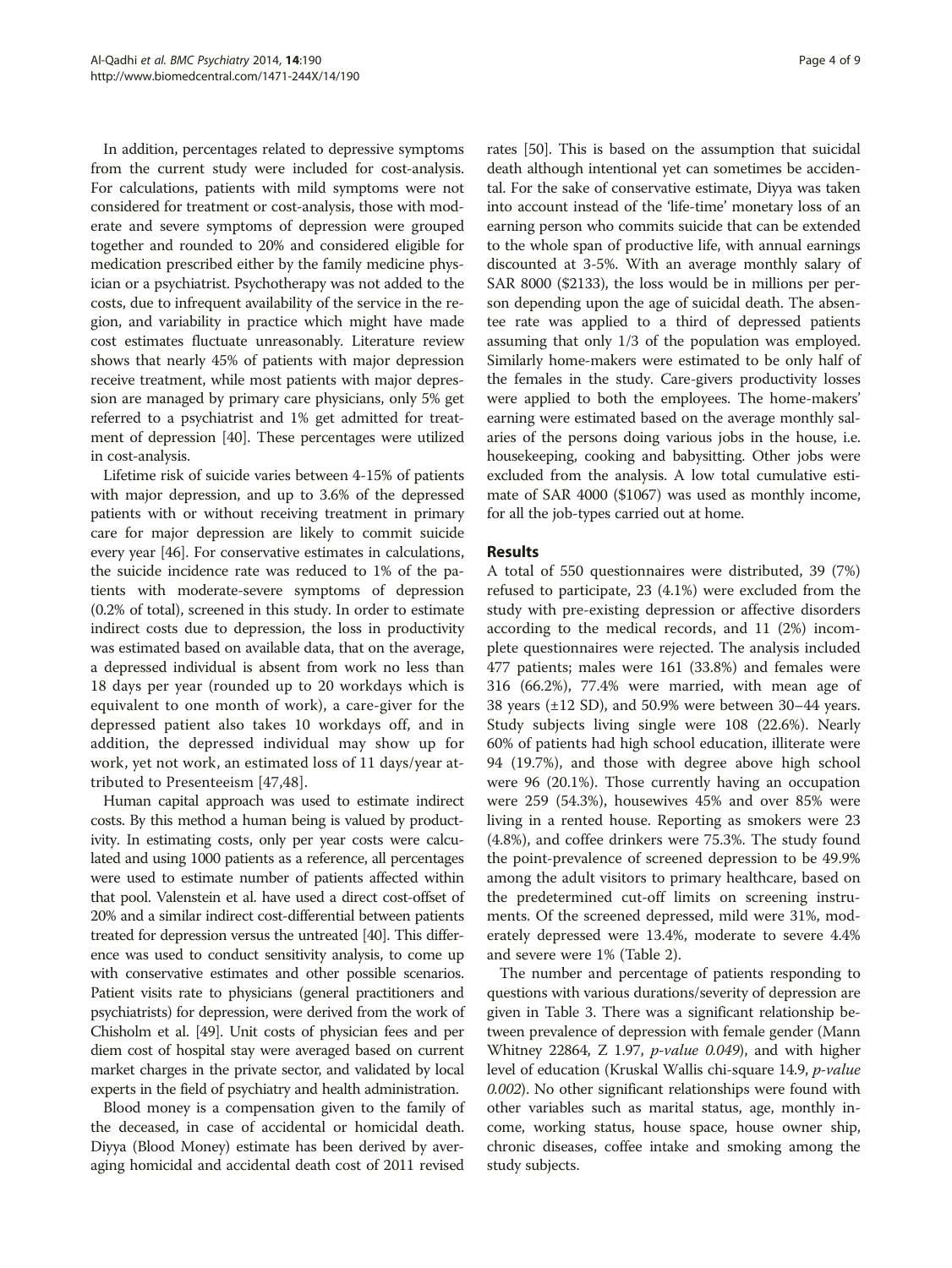| PHQ-9            |         |         |          |                          |        |              |  |  |
|------------------|---------|---------|----------|--------------------------|--------|--------------|--|--|
| 5 category scale | Minimal | Mild    | Moderate | <b>Moderately severe</b> | Severe | <b>Total</b> |  |  |
| No. of patients  | 239     | 148     | 64       | 21                       |        | 477          |  |  |
| % of patients    | 50.1    | 31.0    | 13.4     | 4.4                      | .0     | 100          |  |  |
| 2 category scale | Absent  | Present |          |                          |        |              |  |  |
| No. of patients  | 239     | 238     |          |                          |        | 477          |  |  |
| % of patients    | 50.1    | 49.9    |          |                          |        | 100          |  |  |

<span id="page-4-0"></span>Table 2 Prevalence of depression among study subjects

PHQ-2 and PHQ-9 were analyzed in term of calculating the severity scores for each question for the last 2 weeks. The severity score of PHQ-2 ranged between 0–6 points (mean of  $1.57 \pm 1.63$ SD) and that of PHO-9 was found ranging between  $0-27$  points (mean of  $5.57 \pm 4.91$ SD) (See Figure [1\)](#page-5-0). Cronbach's alpha between PHQ-2 and PHQ-9 was 0.641 and on standardized items (2) was 0.882 (Figure [1](#page-5-0)).

PHQ 9 and PHQ 2 scores were also positively correlated to 'impact on daily living' with  $R = 0.49$ ,  $R^2 = 0.24$ , F Statistic = 150.3, p-value <0.001, and R = 0.42,  $R^2$  = 0.18, F Statistic = 102.2, p-value  $\langle 0.001$  respectively, with regression equations  $PHQ-9 = 3.6 + 4.2$  (Q-10), and  $PHQ-2 = 1 + 1.2$  $(O-10)$ .

The cost analysis results are shown in Table [4.](#page-5-0)

### **Discussion**

Nearly half of the adults walking into primary care clinics had depressive symptoms, in our study. This finding is similar to that reported by Al Ibrahim et al., in their systematic review in 2010 [[19\]](#page-7-0). Moderate or severe depression in our study totaled around 19%, which is a little higher than 12% reported by Abdul Wahid et al., in 2011 in primary care settings, but closer to reported by Becker et al., at 20% in 2002 [[22,24](#page-7-0)] and by El Rufaie et al., 25 years ago at 17% [[20](#page-7-0)]. Abdul Wahid et al., conducted their study in Sharurah, Southeastren region of Saudi Arabia, which is generally considered a rural area compared to the capital city, Riyadh. Several studies have shown that prevalence expected to be less in rural area comparing to urban area [\[11,15\]](#page-7-0). Another reason of this variation could be due to use of different scales for of screening depression in the studies, e.g. using Hospital Anxiety and Depression Scale (HAD), versus the PHQ scale [\[20](#page-7-0)]. Compared to general population, it can be assumed that primary care visitors are more likely to have depression, because of their health status. Al-Shammari et al., in 1999 studied depression in elderly and reported 39% prevalence with 8.4% of severe cases [[51](#page-8-0)]. Comparing our study results with a study done in United States, we found our rates to be higher across the board; mild cases (31% vs 9.9%), moderate (13.4% vs 3.7%), moderate to severe cases (4.4% vs 1.4%), and severe (1% vs 0.5%) [\[52\]](#page-8-0).

A significant relationship between depression and female gender was found. Similar relation was reported in many studies either local [[18,20,22,23](#page-7-0)] or international [\[4,11](#page-7-0)[,52](#page-8-0)]. In our study we also found significant relationship of depressive symptoms with higher level of education. No local study has noted this relationship previously or one found no differences between being literate or illiterate [[21](#page-7-0)]. Many international studies however differ in results and found the opposite that depression was more likely to be

Table 3 PHQ-2\* & PHQ-9 Prevalence of screened depression in study subjects (477)

| No             | Item                           |            | Number of patients in each category (%) |                     |                  |  |  |  |
|----------------|--------------------------------|------------|-----------------------------------------|---------------------|------------------|--|--|--|
|                |                                | Not at all | Several days                            | More than half days | Nearly every day |  |  |  |
| 1              | Loss of interest*              | 226 (47.4) | 141 (29.6)                              | 47 (9.9)            | 63 (13.2)        |  |  |  |
| $\overline{2}$ | Feeling depressed*             | 257 (53.9) | 146 (30.6)                              | 42(8.8)             | 32(6.7)          |  |  |  |
| 3              | Trouble sleeping.              | 242 (50.7) | 128 (26.8)                              | 62 (13.0)           | 45 (9.4)         |  |  |  |
| 4              | Feeling tired.                 | 150 (31.4) | 199 (41.7)                              | 68 (14.3)           | 60 (12.6)        |  |  |  |
| 5              | Poor appetite or eating.       | 262 (54.9) | 116(24.3)                               | 50 (10.5)           | 49 (10.3)        |  |  |  |
| 6              | Loss of self-esteem.           | 376 (78.8) | 77(16.1)                                | 12(2.5)             | 12(2.5)          |  |  |  |
| 7              | Low level of concentration.    | 296 (62.1) | 125 (26.2)                              | 27(5.7)             | 29(6.1)          |  |  |  |
| 8              | Low voice or edgy.             | 346 (72.5) | 80 (16.8)                               | 21(4.4)             | 30(6.3)          |  |  |  |
| 9              | Suicidal ideation.             | 459 (96.2) | 11(2.3)                                 | 4(0.8)              | 3(0.6)           |  |  |  |
| 10             | Feeling difficulty in general. | 265(55.6)  | 199 (41.7)                              | 10(2.1)             | 3(0.6)           |  |  |  |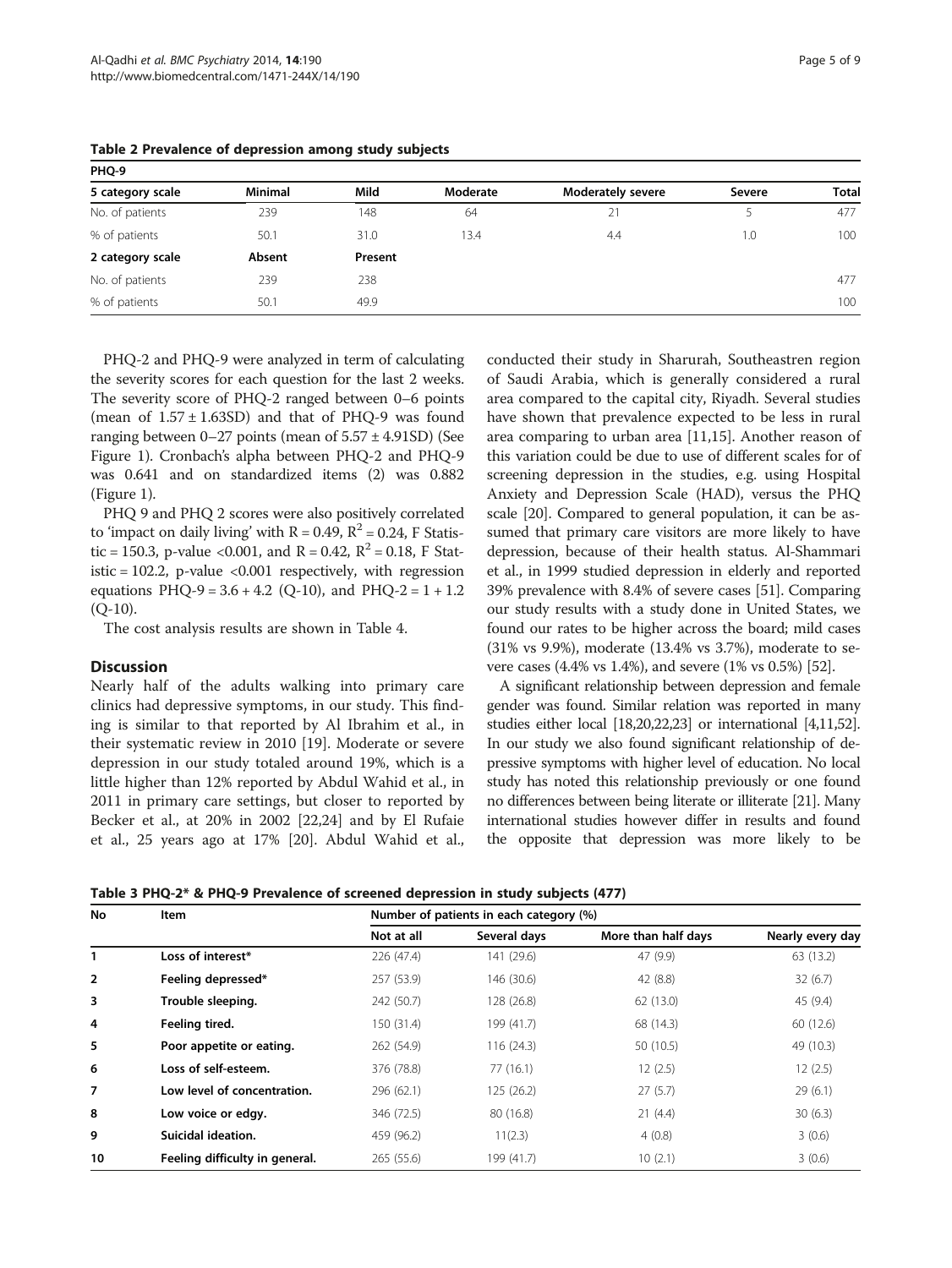<span id="page-5-0"></span>

|  | Table 4 Cost of depression based on screening instrument PHQ-9 cut-off score $\geq$ 10 |  |  |
|--|----------------------------------------------------------------------------------------|--|--|
|  |                                                                                        |  |  |

| Direct cost                                   | <b>Rating basis</b> | Unit cost (SAR)   | Patients/1000* | Total (SAR) | Comment                                               |  |
|-----------------------------------------------|---------------------|-------------------|----------------|-------------|-------------------------------------------------------|--|
| PHC screening                                 | Once/year           | 10                | 1,000          | 10,000      | Use of PHQ-9 by nurse                                 |  |
| GP visits                                     | 4 visits/year       | 100               | 90             | 36,000      | 45% needing treatment (90/200)                        |  |
| Specialist visits                             | 8 visits/year       | 300               | 10             | 24,000      | 5% referred to psychiatrist (10/200)                  |  |
| Medication                                    | Full year           | 200/month         | 90             | 216,000     | 45% on meds (90/200)                                  |  |
| Hospitalization                               | 11 days/year        | 1,500/day         | 2              | 33,000      | 1% hospitalized (2/200)                               |  |
| Total                                         |                     |                   |                | 319,000     | \$85,067*                                             |  |
| Indirect cost                                 | <b>Rating basis</b> | Unit cost (SAR)   | Patients/1000  | Total (SAR) | Comment                                               |  |
| Suicide                                       | Diyya 2011          | 350,000/life      | 2              | 700,000     | Human life valued by 'Blood Money' rate               |  |
| Absenteeism                                   | 20 days/year        | 8,000/month       | 30             | 240,000     | 20 work days equivalent to 1 month for 30/90 patients |  |
| Presenteeism                                  | 11 days/year        | 8,000/month       | 30             | 120,000     | Average monthly salary in SA for 1/3 (30/90 patients) |  |
| Homemaker                                     | 20 days/year        | 4,000/month       | 30             | 120,000     | Housemaid + babysitter + $\cos k = \frac{30}{90}$     |  |
| Care-giver                                    | 10 days/year        | 4,000/month       | 60             | 120,000     | Conservative loss of care giver days                  |  |
| <b>Total</b>                                  |                     |                   |                | 1,300,000   | \$346,667                                             |  |
| <b>Grand total</b>                            |                     |                   |                | 1,619,000   | \$431,733                                             |  |
| Sensitivity analysis                          |                     |                   |                |             |                                                       |  |
| Cost differential                             | 20%                 | Untreated-Treated |                | 323,800     | \$86,347                                              |  |
| Saving/person                                 |                     |                   |                | 324         | For 1,000 adults screened in $PHC = $86$              |  |
| Decreasing indirect cost & direct cost by 50% |                     |                   |                | 490,500     | 650,000-159,000 = 1/2 million SAR                     |  |
| Saving/person                                 |                     |                   |                | 500         | For 1,000 adults screened in PHC = $$133$             |  |

\*20% patients with score ≥ 10, categorized as 'depressed' in the study (200/1000). \*\*\$1 = 3.75SAR.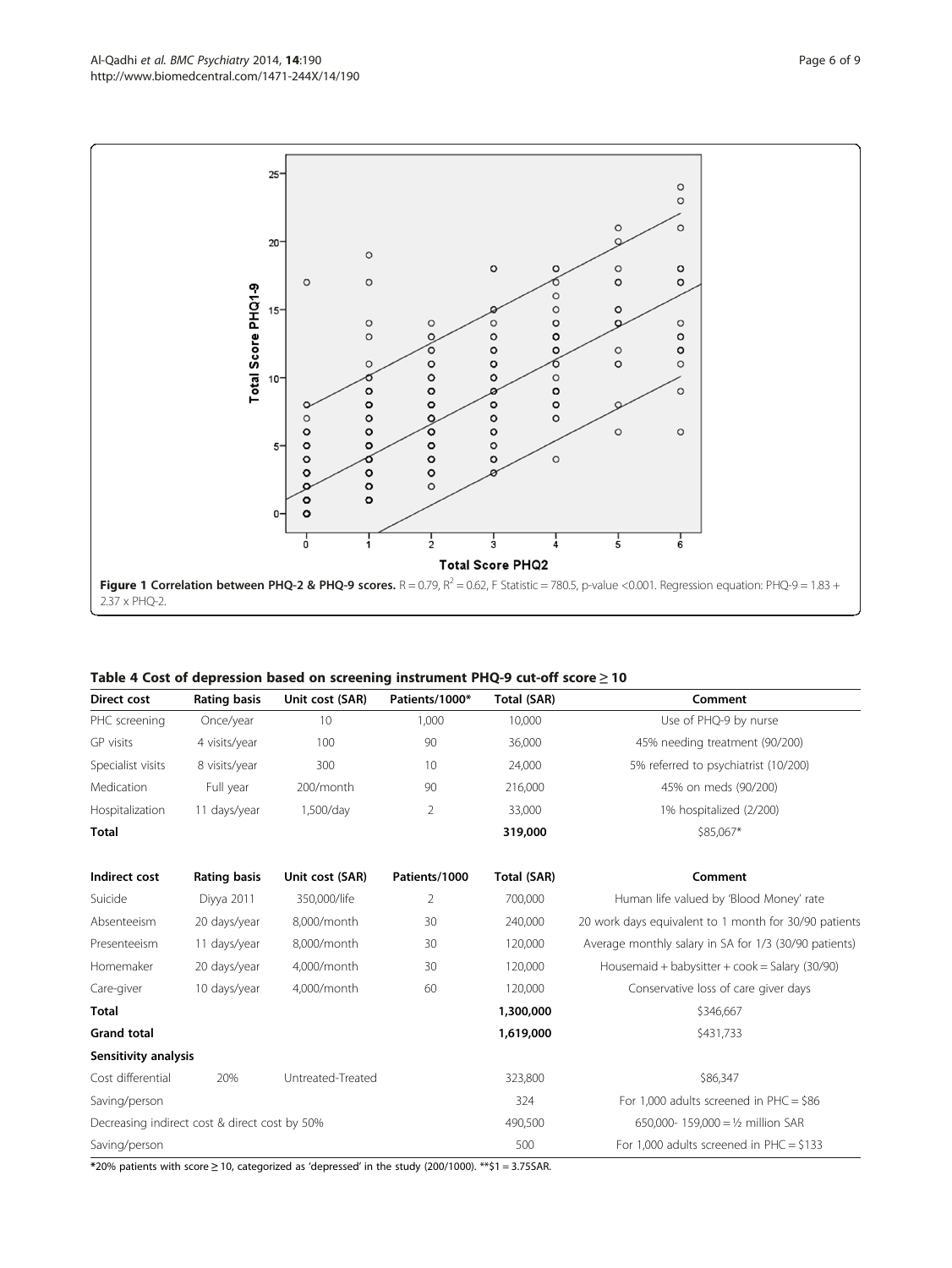associated with lesser educational level [[15](#page-7-0)[,53-56](#page-8-0)]. This could be due to high unemployment rate in Saudi Arabia, being a stressor for the educated. No other significant relationships were found with other variables, although, other studies have found depression to be associated with being in a younger age group [\[4,16,18,21\]](#page-7-0), marital status specifically being divorced and widow [\[4,16](#page-7-0)[,57](#page-8-0)], low monthly income [\[4\]](#page-7-0), working status being employed [\[22\]](#page-7-0) or losing the work [\[4\]](#page-7-0), living in small house space [\[22\]](#page-7-0), house owner ship and/or having chronic diseases [[18\]](#page-7-0). In addition, no association was found with social habits such as coffee intake or smoking among study subjects.

The poor screening and diagnostic practices of depressed patients by primary care physicians [\[24,25\]](#page-7-0) encouraged us to search a simple, reliable, efficient and easy to interpret tool. We chose the PHQ over many other modalities such as Beck Depression Inventory BDI, Rahim-Anxiety-Depression Scale RADS, and General Health Questionnaire GHQ for two reasons; Arabic version was validated by a study done on our population [[24\]](#page-7-0), and it had high sensitivity and specificity [\[4](#page-7-0),[38](#page-8-0)]. To further satisfy our needs to simplify, we explored the use of PHQ-2 by correlating with PHQ-9. Seeking psychiatric help is still considered as a stigma in the regional society. Psychiatrists are few and far between in Saudi Arabia. Professionals such as psychologists and behavior therapists are even less. Data are lacking on depression and on other psychiatric ailments. Individuals and the society as a whole are stressed in trying to adapt to pace of modernization. In retrospect not more than half a century ago, lifestyle of the majority of the population was nomadic and there was hardly any wealth. Mental health services are still not recognized as a pressing need of the time in Saudi society. Even though most of the health care structure is dependent on the government, the delivery of organized psychiatric services is moving at a faster pace in the private sector.

There is dearth of data regarding the cost of depression screening in Saudi population. Our simplified analysis showed that the total direct cost of care for a thousand persons screened for depression in primary healthcare setting was one third million SAR/year (\$85,067) (Table [4](#page-5-0)). The indirect costs due to lost productivity came around 1.3 million SAR per year (\$346,667) for a thousand persons screened in primary health care. This is a conservative estimate. A total loss due to depression was around 1.62 million SAR per 1000 persons screened (\$431,733).

Based on the assumptions of another study [[40](#page-8-0)], applying the cost differential of 20% savings in treated versus untreated patients with depression, revealed net cost saving of over a third of a million SAR, (\$86,347) i.e. For every person who is walking in the PHC clinics, over 300 SAR (\$80) can be saved per person per year, if screened and subsequently treated if required. Similarly, if it is assumed that treatment costs would go up by say 50%, as more patients are likely to received medical treatment for depression as screening becomes common practice, it is also assumed simultaneously that it would reduce indirect losses in productivity by a certain percentage, say 50%, as treated patients are less likely to be absent from work and coupled with reduced risk of suicide, it is estimated that over half a million SAR (\$130,800) can be saved per thousand persons screened in the primary care clinics. This saving is up to SAR 500 per person (\$133) screened in the clinic.

# Limitations

Our study has several limitations such as volunteer bias of including only those agreeing to participate, conducting study in summer so seasonal depression could not be included, based on primary care settings with more female and sick visitors thereby lacking generalizability, and cost estimates had no long term component and were based on several assumptions. In addition we did not use gold standard diagnostic criteria such as DSM IV for major depressive disorder rather relied on cutoff of PHQ-9 scores  $of \geq 5$  for point prevalence estimates for screened depression and score of  $\geq 10$  for cost-analysis estimates of those who may require treatment. This might have resulted in over-estimates of point prevalence of screened vs actual depression in primary care setting, but considering that nearly 30-50% of actual depression is missed, and of the depressed only 45% get treatment, our cost estimates may not be unreasonable. Our cost estimates are limited by several assumptions due to lack of resources on data related to healthcare costs, in the country.

### Conclusion & recommendation

Nearly half of the patients visiting primary care have some depressive symptoms, which require further exploration into their psychiatric history. The female gender and higher education level were factors associated with depression. Majority of the cases were mild to moderate cases. As screening tools, PHQ-2 and PHQ-9 correlate well and can easily be adopted in primary care. Simple cost estimates using basic percentages, using references from other studies and making some safe assumptions, it can be demonstrated that of screening for depression in primary care, is cost-saving.

Our results need further validation by conducting population based studies, or within primary care clinics with a larger sample size and confirmation of screened patients with some gold standard for measuring depression. It is also recommended to increase the awareness of benefits of early diagnosis of patients to prevent major form of depression and cost saving of health system. Programs for screening depression should be implemented in primary care settings.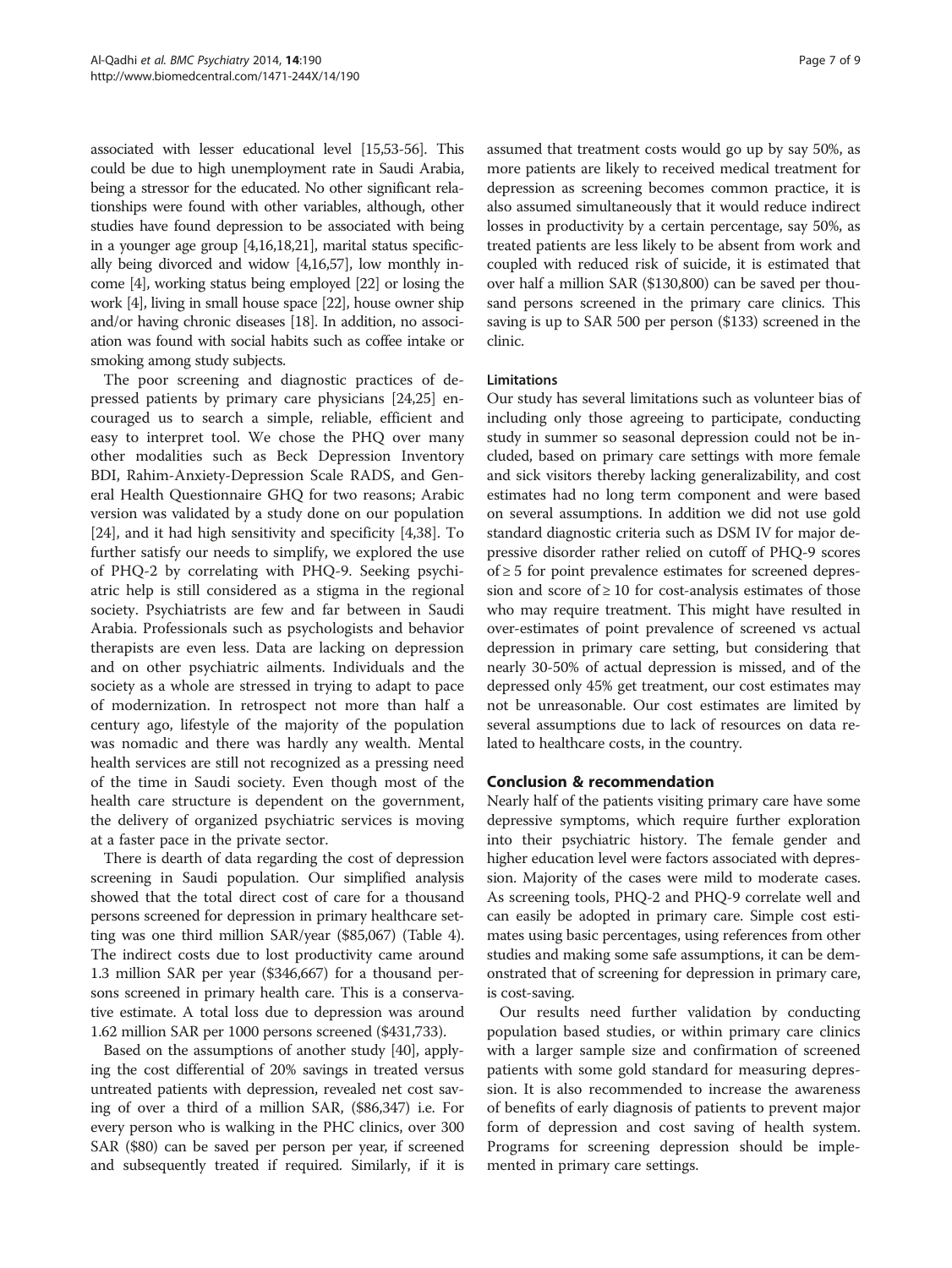#### <span id="page-7-0"></span>Competing interests

The study funded by King Abdullah International Medical Research (KAIMRC) at King Saud bin Abdulaziz University for Health Sciences (KSAU-HS) in National Guard Health Affairs (NGHA). There is no stocks or shares in an organization that may financially gain or lose from publishing this study. Moreover, there are no patents relating to the content of the manuscript. However, this study is a part of an educational process to complete research during the residency program of Family Medicine/Saudi Board under Saudi Commission for Health Specialties.

#### Authors' contributions

WQ conceived of the study, and participated in its design, coordination, and performed the statistical analysis. Moreover, WQ has drafted and revised the manuscript. SR contributed in the conception and designs the study, analyzing and interpreting of data. Also, SR has been involved in drafting the manuscript. MF has been involved in its design, interpretation of data and revising the manuscript critically for the final approval to be published. Also, recently AI has been involved in review and revising data and manuscript. All authors read and approved the final manuscript.

#### Acknowledgements

I would like to express appreciation and great thanks to Dr. Ali Al-Farhan, Head of Family Medicine and Primary Health Care Department, King Abdulaziz Medical City and Dr. Mohammed Al-Ateeq, Residency Program Director, Family Medicine and Primary Health Care Department, King Abdulaziz Medical City for their support and cooperation. An extending thanks for every Nurse or Unit assistant at National Guard Primary Care Centers for their great help and assistance. At the end, I would like to thank all the people who participated in the research for their patience and kindness.

#### Author details

<sup>1</sup>Board Eligible Resident, Family Medicine Department, King Abdulaziz Medical City-National Guard, Riyadh, Saudi Arabia. <sup>2</sup>Consultant Community Medicine, Family Medicine Department, King Abdulaziz Medical City-National Guard, Riyadh, Saudi Arabia. <sup>3</sup> Family Medicine Department, CoDirector- National & Gulf Center for Eveidance Based Health Practice, King Abdulaziz Medical City-National Guard, Riyadh, Saudi Arabia. <sup>4</sup>Staff physician, Family Medicine Department, King Abdulaziz Medical City-National Guard, Riyadh, Saudi Arabia.

#### Received: 3 September 2013 Accepted: 10 June 2014 Published: 3 July 2014

#### References

- BetterMedicine. Depression. BetterMedicine. 2012, Available from: <http://www.bettermedicine.com/topic/depression/>.
- 2. familydoctor.org.editorial-staff: Depression, Overview FamilyDoctor.org. 2011, [updated 01/2011]; Available from: [http://familydoctor.org/](http://familydoctor.org/familydoctor/en/diseases-conditions/depression.html) [familydoctor/en/diseases-conditions/depression.html](http://familydoctor.org/familydoctor/en/diseases-conditions/depression.html).
- 3. Simon GE, VonKorff M, Piccinelli M, Fullerton C, Ormel J: An international study of the relation between somatic symptoms and depression. N Engl J Med 1999, 341(18):1329–1335.
- 4. DOUGLAS M, MAURER DM, Carl R: Screening for depression. Am Fam Physician 2012, 85(2):139–144.
- Fomerantz JM: Screening for Depression in Primary Care Medscape News; 2005. Available from:<http://www.medscape.com/viewarticle/511167>.
- 6. Bethesda: Table 1: prevalence of depressive illness. Health Services/Technology Assessment Text. 3rd edition; 2005.
- 7. WHO: The World Health Report: 2001: Mental health: new understanding, new hope. In Edited by Haden A, Campanini B. Geneva: World Health Organization; 2001:30.
- 8. Narrow WE, Rae DS, Robins LN, Regier DA: Revised prevalence estimates of mental disorders in the United States: using a clinical significance criterion to reconcile 2 surveys' estimates. Arch Gen Psychiatry 2002, 59(2):115–123.
- Stewart WF, Ricci JA, Chee E, Hahn SR, Morganstein D: Cost of lost productive work time among US workers with depression. JAMA 2003, 289(23):3135–3144.
- 10. Coyne JC, Fechner-Bates S, Schwenk TL: Prevalence, nature, and comorbidity of depressive disorders in primary care. Gen Hosp Psychiatry 1994, 16(4):267–276.
- 11. Ayuso-Mateos JL, Vazquez-Barquero JL, Dowrick C, Lehtinen V, Dalgard OS, Casey P, Wilkinson C, Lasa L, Page H, Dunn G, Wilkinson G; ODIN Group: Depressive disorders in Europe: prevalence figures from the ODIN study. Br J Psychiatry 2001, 179:308–316.
- 12. Andersen I, Thielen K, Bech P, Nygaard E, Diderichsen F: Increasing prevalence of depression from 2000 to 2006. Scand J Public Health 2011, 39(8):857–863.
- 13. Muhammad Gadit AA, Mugford G: Prevalence of depression among households in three capital cities of Pakistan: need to revise the mental health policy. PLoS One 2007, 2(2):e209.
- 14. Mirza I, Jenkins R: Risk factors, prevalence, and treatment of anxiety and depressive disorders in Pakistan: systematic review. BMJ 2004, 328(7443):794.
- 15. Luni FK, Ansari B, Jawad A, Dawson A, Baig SM: Prevalence of depression and anxiety in a village in Sindh. J Ayub Med Coll Abbottabad 2009, 21(2):68–72.
- 16. Flamerzi S, Al-Emadi N, Kuwari MGA, Ghanim IM, Ahmad A: Prevalence and determinants of depression among primary health care attendees in Qatar 2008. World Family Medicine Journal 2010, 8(2):3–7.
- 17. Faris EA, Hamid AA: Hidden and conspicuous psychiatric morbidity in Saudi primary health care. Arab J Psychiatry 1995, 6(2):162-175.
- 18. Al-Khathami AD, Ogbeide DO: Prevalence of mental illness among Saudi adult primary-care patients in Central Saudi Arabia. Saudi Med J 2002, 23(6):721–724.
- 19. ALIBRAHIM O, AL-SADAT N, ELAWAD N: Gender and risk of depression in Saudi Arabia, a systematic review and meta-analysis. Journal of Public Health in Africa 2010, 1(1):
- 20. El-Rufaie OE, Albar AA, Al-Dabal BK: Identifying anxiety and depressive disorders among primary care patients: a pilot study. Acta Psychiatr Scand 1988, 77(3):280–282.
- 21. Alqahtani MM, Salmon P: Prevalence of somatization and minor psychiatric morbidity in primary healthcare in Saudi Arabia: a preliminary study in Asir region. J Family Community Med 2008, 15(1):27–33.
- 22. Abdelwahid HA, Al-Shahrani SI: Screening of depression among patients in family medicine in Southeastern Saudi Arabia. Saudi Med J 2011, 32(9):948–952.
- 23. Becker S, Al Zaid K, Al FE: Screening for somatization and depression in Saudi Arabia: a validation study of the PHQ in primary care. Int J Psychiatry Med 2002, 32(3):271–283.
- 24. Becker SM: Detection of somatization and depression in primary care in Saudi Arabia. Soc Psychiatry Psychiatr Epidemiol 2004, 39(12):962–966.
- 25. Chisholm D, Sanderson K, Ayuso-Mateos JL, Saxena S: Reducing the global burden of depression Population-level analysis of intervention costeffectiveness in 14 world regions. The British Journal of Psychiatry 2004, 184(5):393–403.
- 26. Hidaka BH: Depression as a disease of modernity: explanations for increasing prevalence. J Affect Disord 2012, 140(3):205–214.
- 27. Simon GE, VonKorff M: Recognition, management, and outcomes of depression in primary care. Arch Fam Med 1995, 4(2):99-105.
- 28. Mishler EG: The Discourse of Medicine: Dialectics of Medical Interviews. Westport, Connecticut: Greenwood Publishing Group, 1984; 1984:211.
- 29. Eisenberg L: Treating depression and anxiety in the primary care setting. Health Aff (Millwood) 1992, 11(3):149–156.
- 30. Sturm R, Meredith LS, Wells KB: Provider choice and continuity for the treatment of depression. Med Care 1996, 34(7):723–734.
- 31. van den Berg M, Smit F, Vos T, van Baal PH: Cost-effectiveness of opportunistic screening and minimal contact psychotherapy to prevent depression in primary care patients. PLoS One 2011, 6(8):e22884.
- 32. Gilbody S, House AO, Sheldon TA: Screening and case finding instruments for depression. Cochrane Database Syst Rev 2005, 4, CD002792.
- 33. U.S., Preventive, Services, Task, Force: Screening for depression in adults: recommendation statement. AHRQ Publication No. 10-05143-EF-2; December 2009 [cited July 12, 2011]; Available from: [http://www.us](http://www.uspreventiveservicestaskforce.org/uspstf09/adultdepression/addeprrs.htm) [preventiveservicestaskforce.org/uspstf09/adultdepression/addeprrs.htm.](http://www.uspreventiveservicestaskforce.org/uspstf09/adultdepression/addeprrs.htm)
- 34. U.S., Preventive, Services, Task, Force: Screening and treatment for major depressive disorder in children and adolescents: recommendation statement. AHRQ Publication No. 09-05130-EF-2; March, 2009 [updated March, 2009Accessed July 12, 2011]; Available from: [http://www.us](http://www.uspreventiveservicestaskforce.org/uspstf09/depression/chdeprrs.htm) [preventiveservicestaskforce.org/uspstf09/depression/chdeprrs.htm](http://www.uspreventiveservicestaskforce.org/uspstf09/depression/chdeprrs.htm).